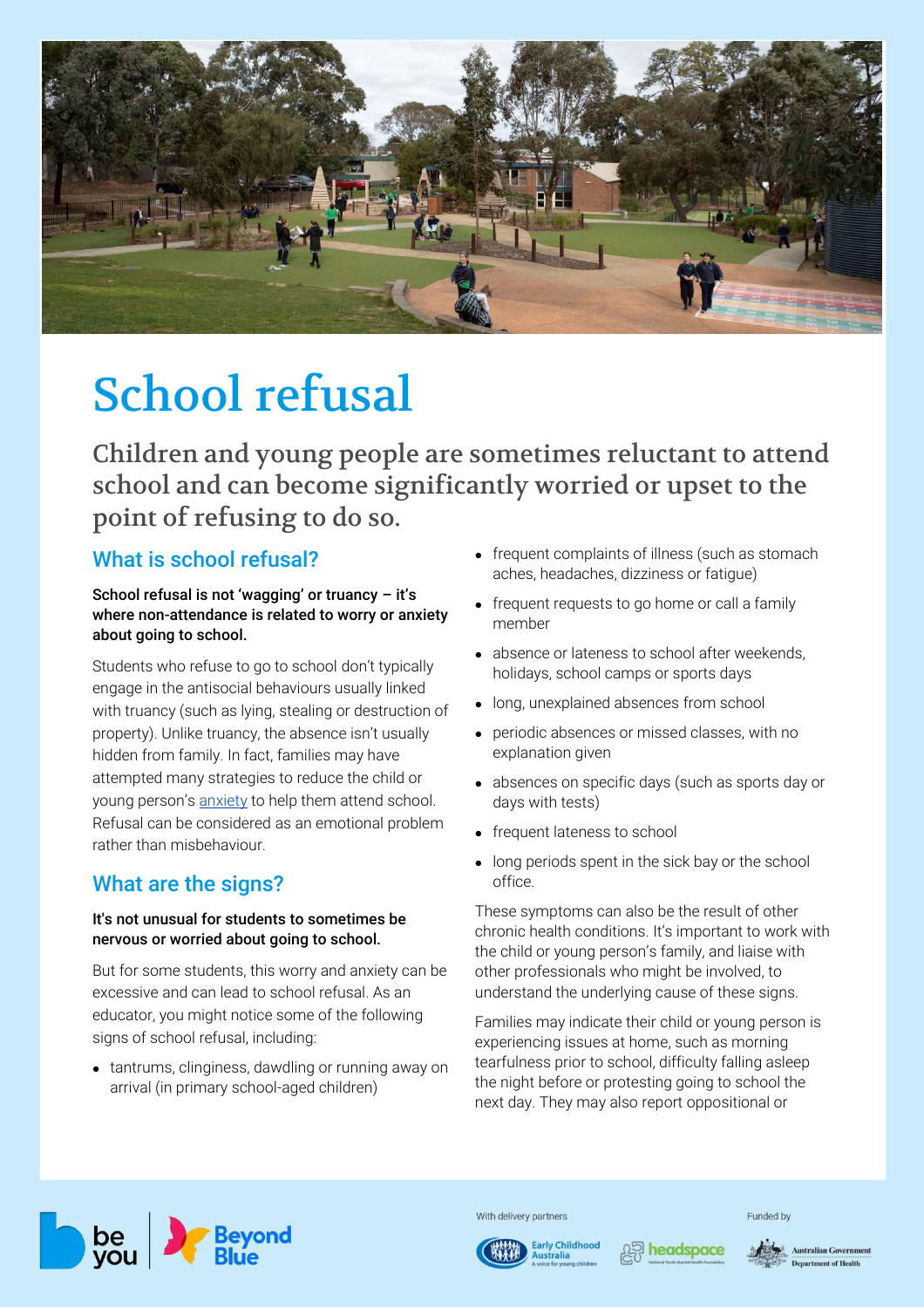challenging behaviour from a child or young person intent on avoiding school. It's important to share information with families as soon as possible and seek their perspective on these issues.

Read about how you can [promote school](https://beyou.edu.au/fact-sheets/development/promoting-school-attendance)  [attendance.](https://beyou.edu.au/fact-sheets/development/promoting-school-attendance)

#### Be You Professional Learning

Check out tips for creating and maintaining strong relationships with families in the [Family](https://beyou.edu.au/learn/family-partnerships)  [Partnerships](https://beyou.edu.au/learn/family-partnerships) domain.

## What causes school refusal?

There are lots of reasons why a student might refuse school.

The reasons will be different for each child or young person. School refusal can happen at any age but is more likely to occur during times of [transition](https://beyou.edu.au/fact-sheets/development/transitions) (for example, starting primary or secondary school) or major family events (such as separation or family bereavement). Usually, there's no single event or reason, but rather various factors that contribute to a child or young person's non-attendance.

#### Contributing factors might include:

- anxiety about social situations
- anxiety around activities that involve performance or evaluation (such as sports days, tests or speaking in front of the class)
- peer issues, such as social isolation, bullying or conflict with friends
- difficulty or conflict with educators
- academic problems or learning difficulties
- anxiety around being separated from significant family members
- traumatic events, such as family illness, grief or parental separation/divorce, exposure to family violence
- difficulties with transition, such as moving to a new school
- mental health issues.

School refusal, non-attendance or reluctance to attend are symptoms of an underlying problem.

It's important to identify, understand and address these deeper causes when supporting a child or

young person to return to school or attend consistently. Getting help from support services within the school or local community can be a good first step, as early detection and intervention is essential. The longer the issue persists, the more difficult it can be to re-engage the child or young person with their learning.

## What are the consequences?

#### School refusal is a serious issue that's best managed early.

Long absences mean children and young people miss out on large chunks of the curriculum. School refusal can also create conflict and strained relationships within families through disruptions to their routines. It might even affect income when family members forgo work to stay home with the child or young person.

Children and young people who miss school by refusing to attend might also face long-term problems. Research shows school refusal can contribute to mental health issues, emotional and social issues, exiting school early and employment challenges in later life.

## References

Flakierska-Praquin, N., Lindström, M., & Gillberg, C. (1997). School phobia with separation anxiety disorder: A comparative 20- to 29-year follow-up study of 35 school refusers. Comprehensive Psychiatry, 38(1), 17–22.

Inglés, C. J., Gonzálvez-Maciá, C., García-Fernández, J. M., Vicent, M., & Martínez-Monteagudo, M. C. (2015). Current status of research on school refusal. European Journal of Education and Psychology, 8(1), 37-52.

Kearney, C. A. (2008). School absenteeism and school refusal behavior in youth: A contemporary review. Clinical Psychology Review, 28(3), 451–471.

McKay-Brown, L. (2016). Getting school refusers back to class. Melbourne: University of Melbourne Graduate School of Education. Retrieved from https://pursuit.unimelb.edu.au/articles/gettingschool-refusers-back-to-class.

NSW Government Ministry of Health. (2014). School Refusal – every school day counts. Sydney: NSW Health. Retrieved from

> For more information visit beyou.edu.au